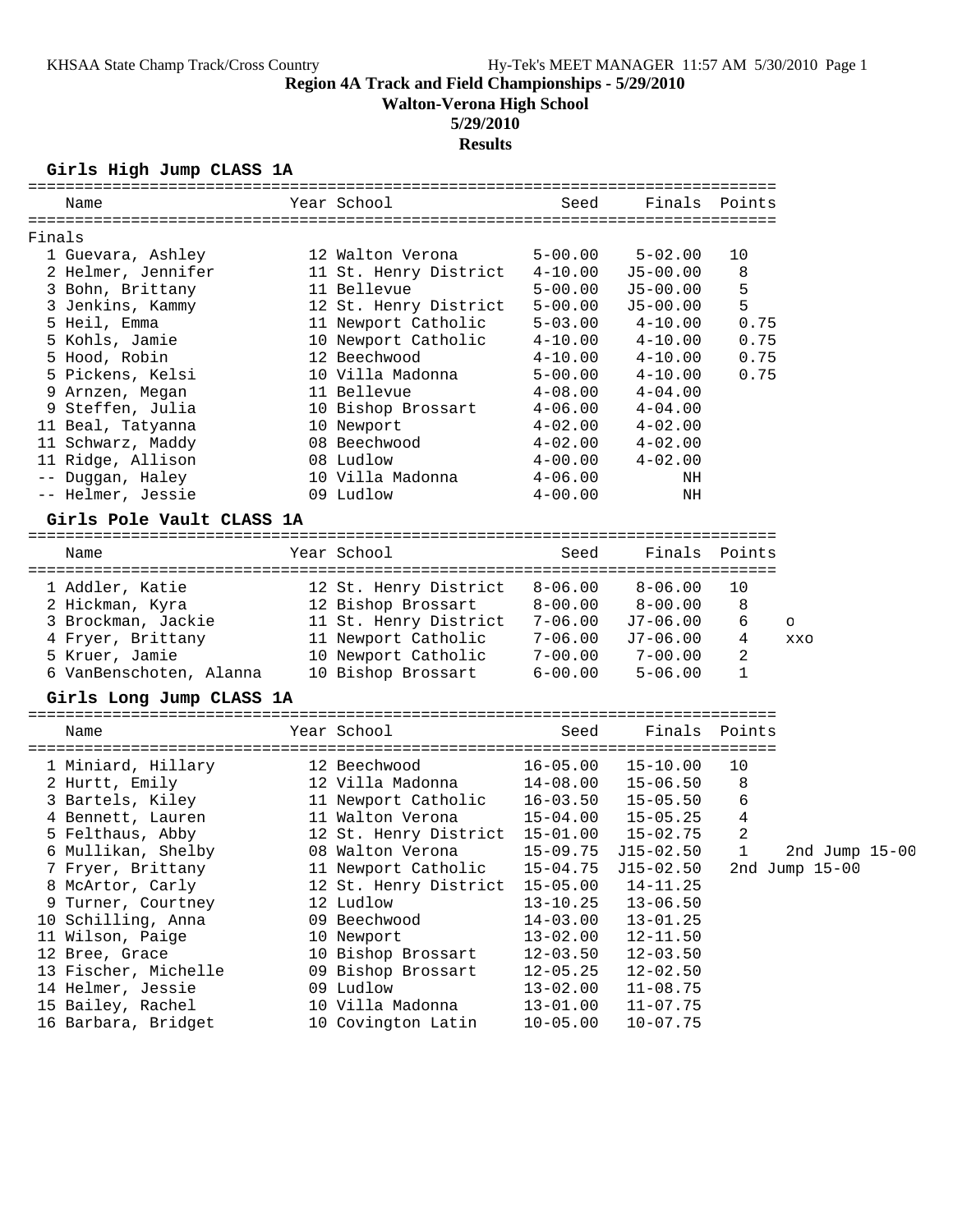**Walton-Verona High School**

# **5/29/2010**

## **Results**

## **Girls Triple Jump CLASS 1A**

| ============                          |                       |              | ================================== |                |
|---------------------------------------|-----------------------|--------------|------------------------------------|----------------|
| Name                                  | Year School           | Seed         | Finals                             | Points         |
|                                       |                       |              |                                    |                |
| 1 Fryer, Brittany                     | 11 Newport Catholic   | $32 - 11.25$ | $31 - 11.25$                       | 10             |
| 2 Jenkins, Kammy                      | 12 St. Henry District | $33 - 03.00$ | $31 - 10.25$                       | 8              |
| 3 Dooley, Paige                       | 12 St. Henry District | $31 - 09.00$ | $31 - 01.00$                       | 6              |
| 4 Dubuc, Morgan                       | 11 Newport Catholic   | $31 - 07.75$ | $30 - 07.00$                       | 4              |
| 5 Hurtt, Emily                        | 12 Villa Madonna      | $31 - 07.00$ | 29-11.25                           | $\overline{2}$ |
| 6 Schmidt, Kiersten                   | 11 Walton Verona      | $31 - 09.50$ | $29 - 10.75$                       | $\mathbf{1}$   |
| 7 Reynolds, Mindi                     | 11 Bellevue           | $31 - 00.00$ | $29 - 07.75$                       |                |
| 8 Schilling, Anna                     | 09 Beechwood          | $29 - 00.00$ | $28 - 00.00$                       |                |
| 9 Turner, Courtney                    | 12 Ludlow             | $29 - 02.00$ | $27 - 04.25$                       |                |
| 10 Painter, Erika                     | 10 Dayton             | $26 - 07.00$ | $25 - 09.25$                       |                |
| 11 Higgins, Cece                      | 09 Calvary Christian  | $25 - 11.50$ | $24 - 00.50$                       |                |
| 12 Helfrich, Alicia                   | 10 Villa Madonna      | $26 - 02.00$ | $23 - 10.25$                       |                |
|                                       |                       |              |                                    |                |
| Girls Shot Put CLASS 1A               |                       |              |                                    |                |
| Name                                  | Year School           | Seed         | Finals                             | Points         |
|                                       |                       |              |                                    |                |
| 1 Schultz, Frannie                    | 12 Newport Catholic   | $35 - 11.25$ | $35 - 09.25$                       | 10             |
| 2 Helmer, Meghan                      | 12 St. Henry District | $34 - 04.00$ | $34 - 09.50$                       | 8              |
| 3 McCarthy, Brianna                   | 11 Beechwood          | $35 - 04.00$ | $34 - 02.25$                       | 6              |
| 4 Schneider, Allyson                  | 12 Cov. Holy Cross    | $33 - 00.00$ | $33 - 01.50$                       | $\overline{4}$ |
|                                       |                       |              |                                    | $\overline{2}$ |
| 5 Helmer, Jennifer                    | 11 St. Henry District | $32 - 05.00$ | $32 - 08.00$                       |                |
| 6 Gruenschlaeger, Liz                 | 10 Newport Catholic   | $32 - 01.00$ | $32 - 00.75$                       | $\mathbf{1}$   |
| 7 Dumaine, Lauren                     | 09 Villa Madonna      | $30 - 03.50$ | $30 - 09.00$                       |                |
| 8 Miller, Lauren                      | 10 Beechwood          | $31 - 07.00$ | 29-11.75                           |                |
| 9 Britt, Felicity                     | 11 Bishop Brossart    | $30 - 04.00$ | $29 - 07.00$                       |                |
| 10 Stansberry, Jade                   | 10 Ludlow             | 27-00.50     | $28 - 04.50$                       |                |
| 11 Yocom, Kimberly                    | 11 Villa Madonna      | $27 - 02.50$ | $27 - 04.50$                       |                |
| 12 Weller, Charlotte                  | 12 Cov. Holy Cross    | $27 - 00.00$ | $27 - 00.50$                       |                |
| 13 Ashcraft, Kristen                  | 09 Ludlow             | 27-10.25     | $26 - 05.50$                       |                |
| 14 Rowland, Morgan                    | 11 Bellevue           | $27 - 05.00$ | $26 - 03.00$                       |                |
| 15 Kuetmeyer, Brook                   | 08 Bellevue           | $27 - 08.00$ | 26-00.50                           |                |
| 16 Massey, Emma                       | 12 Walton Verona      | 26-04.00     | $25 - 10.50$                       |                |
| 17 Julick, Korin                      | 12 Walton Verona      | $26 - 01.00$ | $25 - 03.50$                       |                |
| 18 Schoultheis, Sarah                 | 11 Dayton             | $28 - 09.00$ | $24 - 03.50$                       |                |
| 19 Nichols, Marla                     | 12 Dayton             | $22 - 10.50$ | $20 - 11.00$                       |                |
| 20 Thelen, Malory                     | 10 Covington Latin    | $20 - 11.00$ | $20 - 04.50$                       |                |
| 21 Barbara, Bridget                   | 10 Covington Latin    | $17 - 07.50$ | $16 - 03.00$                       |                |
| Girls Discus Throw CLASS 1A           |                       |              |                                    |                |
|                                       |                       |              |                                    |                |
| Name                                  | Year School           | Seed         | Finals                             | Points         |
| 1 McCarthy, Brianna                   | 11 Beechwood          | $113 - 05$   | $116 - 08$                         | 10             |
| 2 Schultz, Frannie                    | 12 Newport Catholic   | $111 - 04$   | $107 - 00$                         | 8              |
| 3 Helmer, Meghan                      | 12 St. Henry District | $99 - 03$    | $105 - 08$                         | 6              |
| 4 Britt, Felicity                     | 11 Bishop Brossart    | $105 - 11$   | $103 - 00$                         | 4              |
| 5 Addler, Katie                       | 12 St. Henry District | $89 - 01$    | $93 - 08$                          | 2              |
|                                       | 10 Ludlow             | $98 - 10$    | $91 - 00$                          | $\mathbf{1}$   |
| 6 Stansberry, Jade<br>7 Julick, Korin | 12 Walton Verona      | $92 - 09$    | $88 - 09$                          |                |
|                                       |                       |              |                                    |                |
| 8 Miller, Lauren                      | 10 Beechwood          | $88 - 11$    | $79 - 05$                          |                |
| 9 Kidney, Becca                       | 11 Bishop Brossart    | $79 - 06$    | $78 - 05$                          |                |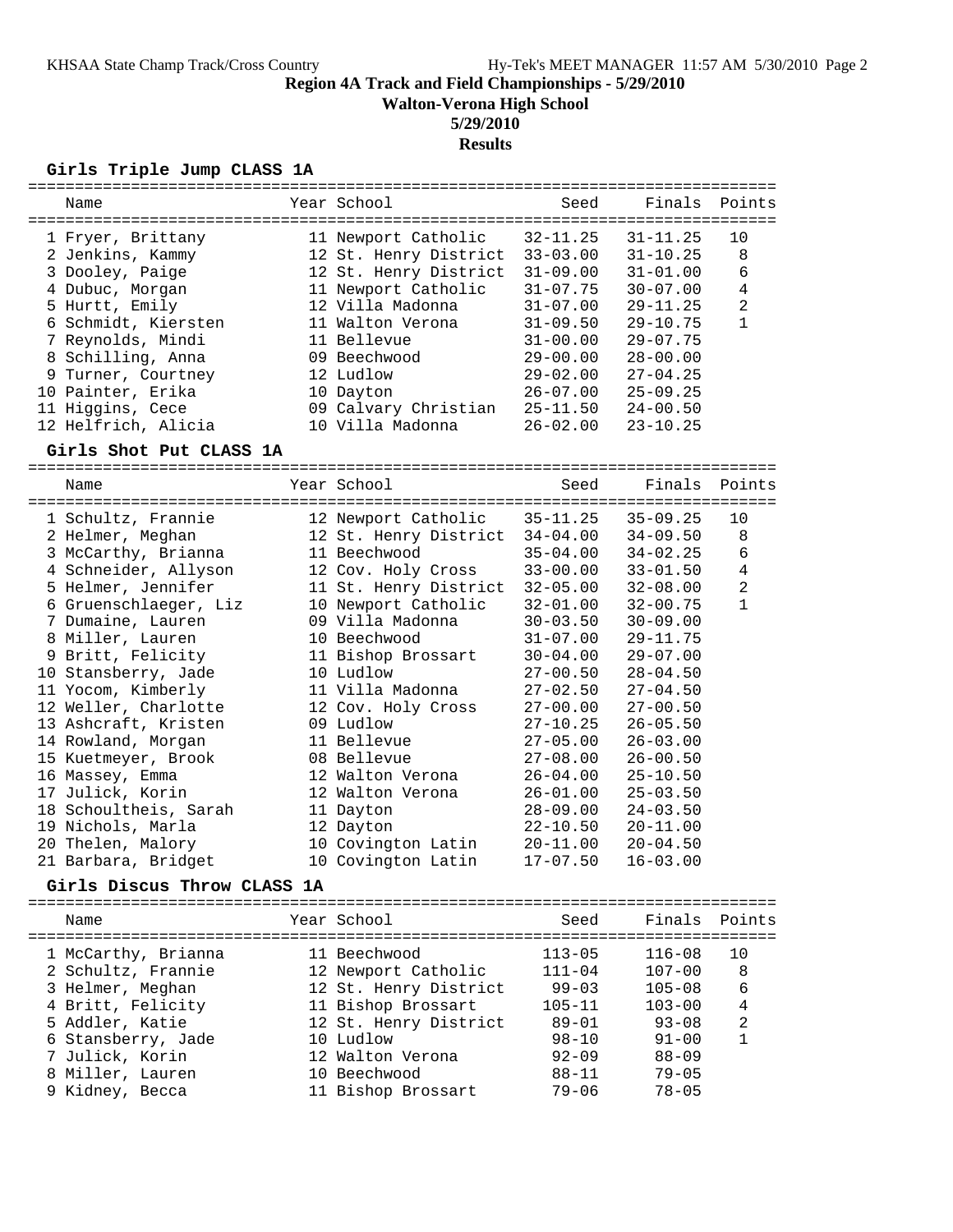**Walton-Verona High School**

## **5/29/2010**

**Results**

#### **....Girls Discus Throw CLASS 1A**

| 10 Johnson, Mariah     | 10 Ludlow           | $74 - 06$ | $77 - 08$ |
|------------------------|---------------------|-----------|-----------|
| 11 Massey, Emma        | 12 Walton Verona    | $76 - 03$ | $74 - 10$ |
| 12 Harrison, Jaime     | 10 Newport          | $82 - 00$ | $73 - 11$ |
| 13 Kuetmeyer, Brook    | 08 Bellevue         | $94 - 08$ | $73 - 01$ |
| 14 Buchanan, Ally      | 11 Newport Catholic | $89 - 01$ | $72 - 00$ |
| 15 Yocom, Kimberly     | 11 Villa Madonna    | $72 - 04$ | $71 - 04$ |
| 16 Dumaine, Lauren     | 09 Villa Madonna    | $75 - 11$ | $68 - 11$ |
| 17 Schneider, Allyson  | 12 Cov. Holy Cross  | $65 - 00$ | $68 - 07$ |
| 18 Hildreth, Bridgette | 09 Covington Latin  | $59 - 02$ | $67 - 02$ |
| 19 Weller, Charlotte   | 12 Cov. Holy Cross  | $65 - 00$ | $64 - 03$ |
| 20 Nichols, Marla      | 12 Dayton           | $61 - 04$ | $60 - 02$ |
| 21 Ross, Alicia        | 10 Bellevue         | $61 - 05$ | $57 - 10$ |
| 22 Thelen, Malory      | 10 Covington Latin  | $53 - 03$ | $46 - 05$ |

### **Boys High Jump CLASS 1A**

================================================================================ Name Year School Seed Finals Points

### **Boys Pole Vault CLASS 1A**

================================================================================ Seed Finals Points

| Name                | rear ponooi                    | seea    | Finais Poincs |    |                |
|---------------------|--------------------------------|---------|---------------|----|----------------|
| 1 Schaefer, Sam     | 10 Newport Catholic 11-06.00   |         | 10-06.00      | 10 |                |
| 2 Haacke, Alexander | 12 St. Henry District 9-06.00  |         | 10-00.00      |    | Same # of Miss |
| 2 Haacke, Zach      | 10 St. Henry District 11-00.00 |         | 10-00.00      |    | Same # of Miss |
| 4 Heil, Graeham     | 09 Newport Catholic            | 7-06.00 | J8-06.00      | 4  | $\circ$        |
| 5 Burkhardt, Simon  | 10 Bishop Brossart             | 8-00.00 | J8-06.00      |    | xo             |
|                     |                                |         |               |    |                |

## **Boys Long Jump CLASS 1A**

| Name                                                                                                                                                    | Year School                                                                                                                                     | Seed                                                                                                     | Finals Points                                                                                        |                                           |                                       |
|---------------------------------------------------------------------------------------------------------------------------------------------------------|-------------------------------------------------------------------------------------------------------------------------------------------------|----------------------------------------------------------------------------------------------------------|------------------------------------------------------------------------------------------------------|-------------------------------------------|---------------------------------------|
| 1 Foster, DaMarkco<br>2 Walker, Markel<br>3 Stover, Matt<br>4 Schmitt, Sam<br>5 Edmondson, Blake<br>6 Meyer, Adam<br>7 Engram, Robert<br>8 Kleier, Jake | 12 Newport<br>12 Cov. Holy Cross<br>11 Bishop Brossart<br>11 Walton Verona<br>10 Williamstown<br>12 Newport Catholic<br>10 Newport<br>10 Ludlow | $20 - 10.75$<br>16-00.00<br>19-01.00<br>$18 - 09.50$<br>17-09.75<br>19-00.50<br>$19 - 10.00$<br>19-05.75 | 20-03.00<br>20-00.00<br>19-08.50<br>19-07.50<br>$19 - 04.25$<br>$J19-03.25$<br>J19-03.25<br>18-06.50 | 10<br>- 8<br>6<br>4<br>-2<br>$\mathbf{1}$ | 18-7 2nd Jump<br>$18 - 6.75$ 2nd Jump |
| 9 Bessler, Ben<br>10 Norris, Jordan<br>11 Yates, Chris                                                                                                  | 12 St. Henry District<br>12 Cov. Holy Cross<br>10 Ludlow                                                                                        | 19-05.75<br>17-00.00<br>17-00.75                                                                         | $18 - 03.00$<br>18-02.00<br>$17 - 09.50$                                                             |                                           |                                       |
|                                                                                                                                                         |                                                                                                                                                 |                                                                                                          |                                                                                                      |                                           |                                       |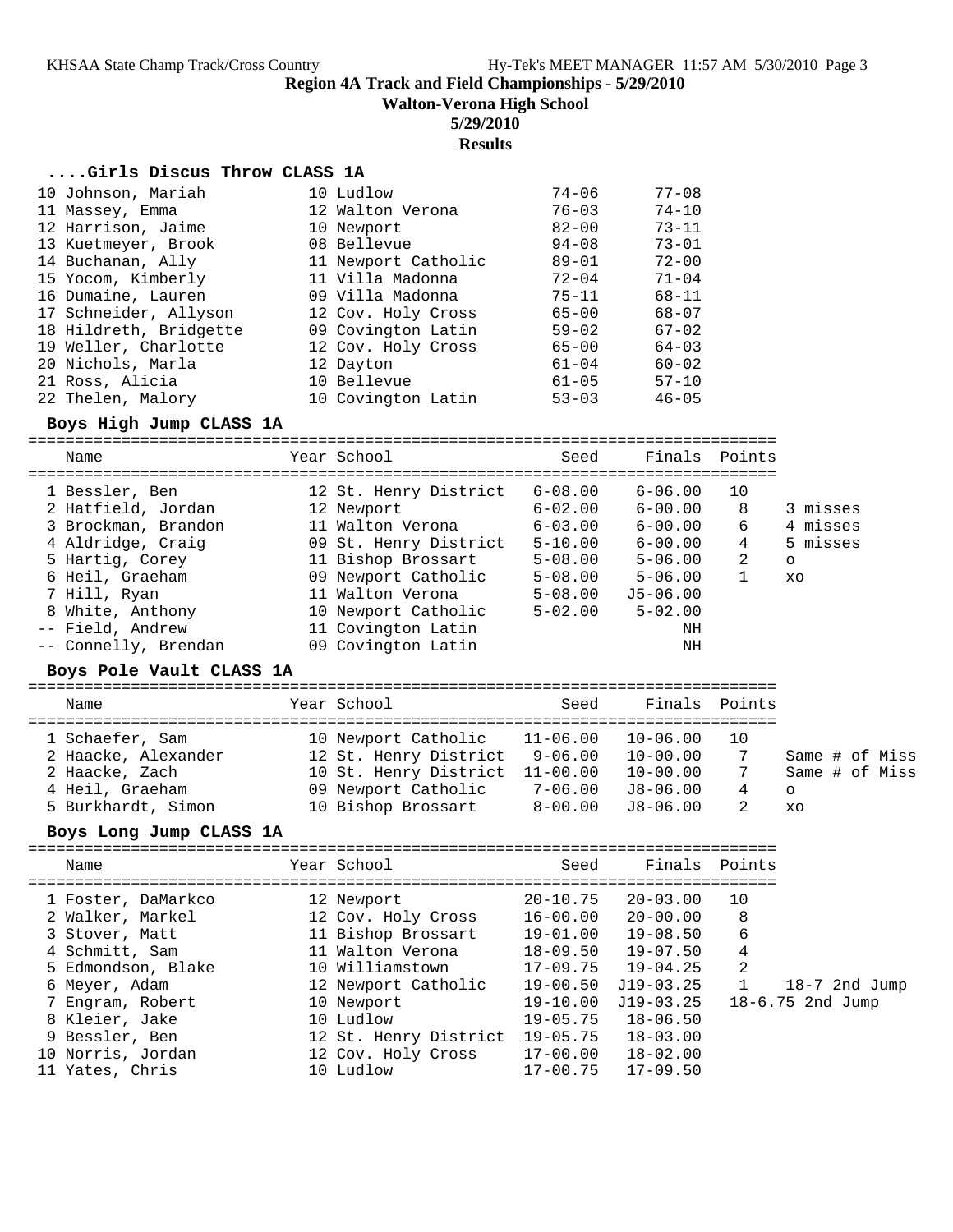**Walton-Verona High School**

#### **5/29/2010**

#### **Results**

#### **....Boys Long Jump CLASS 1A**

| 12 Cawley, Shaun       | 10 St. Henry District | $18 - 02.75$ | $17 - 03.25$ |
|------------------------|-----------------------|--------------|--------------|
| 13 Hartig, Jacob       | 09 Bishop Brossart    | $18 - 03.75$ | $17 - 02.00$ |
| 14 Shields, Andrew     | 12 Williamstown       | $17 - 08.75$ | $17 - 01.25$ |
| 15 Dettmer, Matt       | 10 Newport Catholic   | $18 - 03.50$ | $16 - 08.00$ |
| 16 Luensman, Alec      | 11 Villa Madonna      | $18 - 04.75$ | $16 - 04.75$ |
| 17 Rightmire, Zack     | 10 Villa Madonna      | $17 - 08.50$ | $16 - 04.00$ |
| 18 Turner, Seth        | 10 Walton Verona      | $14 - 07.00$ | $14 - 08.50$ |
| 19 Knapmeyer, Benjamin | 9 Covington Latin     | $14 - 09.50$ | $12 - 06.50$ |
| 20 Wintring, Paul      | 09 Covington Latin    | $11 - 03.00$ | $9 - 09.50$  |

#### **Boys Triple Jump CLASS 1A**

================================================================================

| Name                  | Year School           | Seed         | Finals       | Points         |
|-----------------------|-----------------------|--------------|--------------|----------------|
| 1 Foster, DaMarkco    | 12 Newport            | 43-11.00     | $41 - 04.50$ | 10             |
| 2 Emerson, Ross       | 12 St. Henry District | $41 - 06.00$ | $41 - 00.25$ | 8              |
| 3 Schmitt, Sam        | 11 Walton Verona      | $38 - 10.00$ | $38 - 04.00$ | 6              |
| 4 Engram, Robert      | 10 Newport            | $40 - 00.00$ | $38 - 02.00$ | $\overline{4}$ |
| 5 Luensman, Alec      | 11 Villa Madonna      | $39 - 05.50$ | $38 - 01.00$ | $\overline{2}$ |
| 6 Froendhoff, Michael | 11 Newport Catholic   | $38 - 02.50$ | $37 - 04.50$ | $\mathbf 1$    |
| 7 Norris, Jordan      | 12 Cov. Holy Cross    | $37 - 00.00$ | $37 - 03.00$ |                |
| 8 Cawley, Shaun       | 10 St. Henry District | $37 - 02.00$ | $35 - 09.75$ |                |
| 9 Hartig, Corey       | 11 Bishop Brossart    | $36 - 06.00$ | $35 - 09.50$ |                |
| 10 Dettmer, Matt      | 10 Newport Catholic   | $37 - 09.50$ | $35 - 03.25$ |                |
| 11 Brinkman, Eric     | 12 Cov. Holy Cross    | $37 - 00.00$ | $35 - 02.25$ |                |
| 12 Kleier, Jake       | 10 Ludlow             | $37 - 03.50$ | $33 - 08.50$ |                |
| 13 Hartig, Jacob      | 09 Bishop Brossart    | $34 - 08.00$ | $33 - 04.50$ |                |
| 14 Boatright, Logan   | 10 Ludlow             | $34 - 00.00$ | $32 - 00.00$ |                |
| 15 Turner, Seth       | 10 Walton Verona      | $31 - 03.00$ | $30 - 05.25$ |                |
| 16 Clark, Dorien      | 09 Covington Latin    | 28-06.75     | $29 - 03.00$ |                |
| 17 Connelly, Brendan  | 09 Covington Latin    | $26 - 09.75$ | $25 - 05.25$ |                |
|                       |                       |              |              |                |

#### **Boys Shot Put CLASS 1A**

================================================================================ Name The Year School Seed Finals Points ================================================================================ 1 Ziegler, Justin 12 St. Henry District 49-05.75 48-01.75 10 2 Merritt, Andy 12 Cov. Holy Cross 44-00.00 44-02.00 8 3 Hatfield, Jordan 12 Newport 42-05.00 43-03.00 6 4 Rice, Drew 12 Ludlow 43-02.50 41-04.00 4 5 Nellis, Jay 10 Dayton 38-06.00 41-03.25 2 6 McCoy, John 12 St. Henry District 39-02.50 40-02.00 1 7 Mosier, Cole 09 Walton Verona 41-06.00 38-10.50 8 Brinkman, Steven 12 Cov. Holy Cross 39-00.00 38-06.50 9 Paolucci, John 10 Newport Catholic 39-06.50 38-06.00 10 Turner, Christian 12 Walton Verona 35-09.00 35-04.50 11 Hering, Jason 12 Bishop Brossart 32-08.00 34-05.75 12 Allender, Stephan 12 Ludlow 34-00.00 34-05.25 13 Buechel, Abraham 12 Bishop Brossart 33-01.50 33-00.00 14 Decker, Opal 12 Bellevue 34-11.00 32-01.00 15 Notorgiacomo, John 12 Villa Madonna 34-02.00 31-06.00 16 Clancy, Patrick 09 Covington Latin 33-03.00 28-01.75 17 Feldman, Patrick 10 Newport Catholic 31-08.00 28-00.50 18 Murray, Brian 10 Villa Madonna 27-08.00 26-08.00